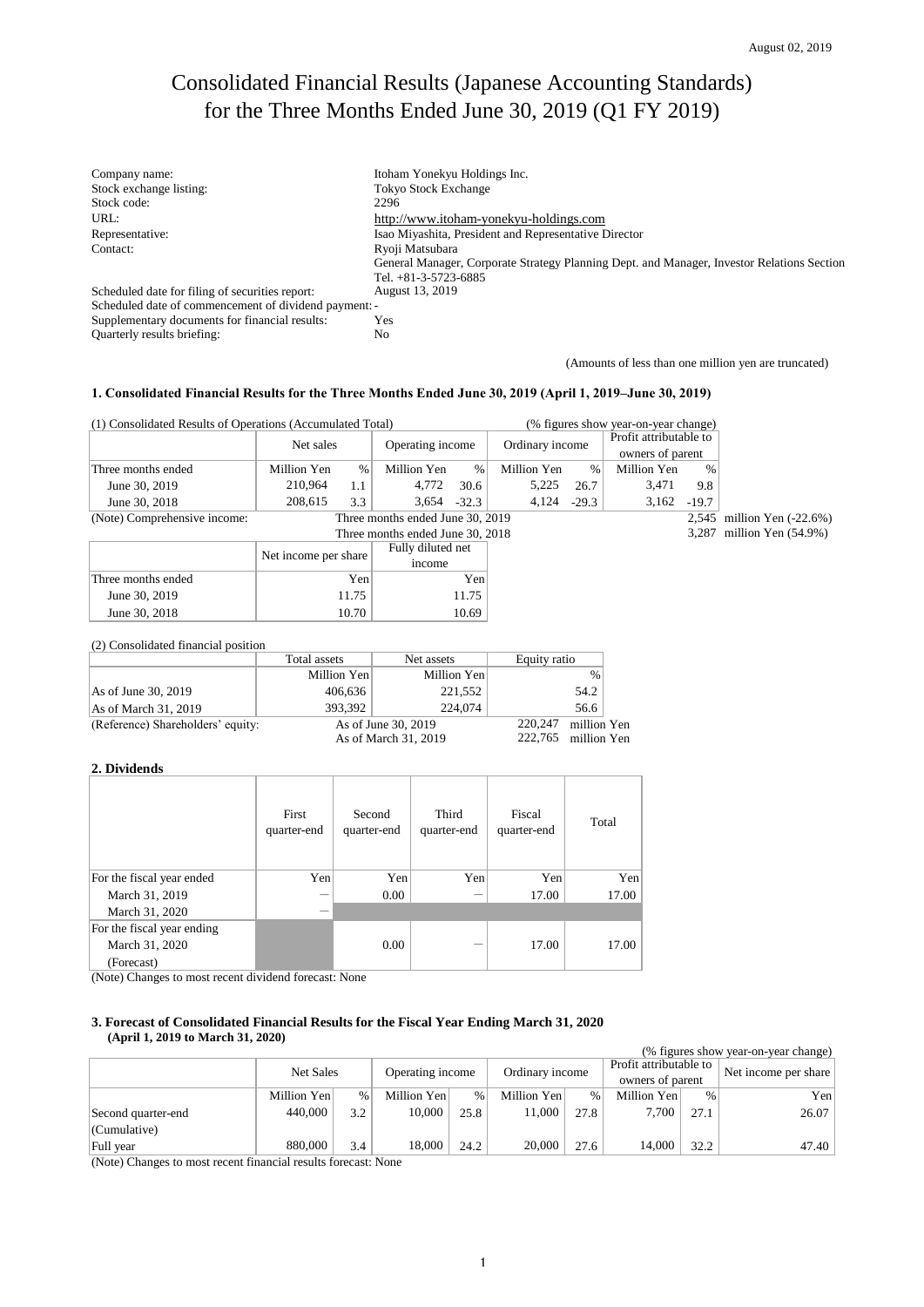# **Consolidated Financial Statements**

(1) Consolidated Balance Sheets

|                                           |                      | (Million Yen)       |
|-------------------------------------------|----------------------|---------------------|
|                                           | As of March 31, 2019 | As of June 30, 2019 |
| <b>ASSETS</b>                             |                      |                     |
| <b>Current assets</b>                     |                      |                     |
| Cash and deposits                         | 34,944               | 33,145              |
| Notes and account receivable - trade      | 98,769               | 101,727             |
| Merchandise and finished goods            | 67,596               | 76,165              |
| Work in process                           | 1,740                | 1,793               |
| Raw materials and supplies                | 19,571               | 22,836              |
| Other                                     | 6,966                | 8,874               |
| Allowance for doubtful accounts           | (9)                  | (10)                |
| <b>Total current assets</b>               | 229,580              | 244,534             |
| <b>Non-current assets</b>                 |                      |                     |
| Property, plant and equipment             |                      |                     |
| Buildings and structures, net             | 36,938               | 36,784              |
| Machinery, equipment and vehicles, net    | 31,515               | 30,920              |
| Tools, furniture & fixtures, net          | 1,454                | 1,425               |
| Land                                      | 25,323               | 25,278              |
| Leased assets, net                        | 1,543                | 2,550               |
| Others, net                               | 1,972                | 2,211               |
| Total property, plant and equipment       | 98,747               | 99,171              |
| <b>Intangible assets</b>                  |                      |                     |
| Goodwill                                  | 22,576               | 22,199              |
| Other                                     | 1,623                | 1,601               |
| <b>Total intangible assets</b>            | 24,199               | 23,800              |
| <b>Investments and other assets</b>       |                      |                     |
| Investment securities                     | 24,912               | 23,093              |
| Net defined benefit assets                | 9,162                | 9,455               |
| Other                                     | 6,908                | 6,697               |
| Allowance for doubtful receivables        | (118)                | (116)               |
| <b>Total investments and other assets</b> | 40,865               | 39,129              |
| <b>Total non-current assets</b>           | 163,812              | 162,102             |
| <b>Total Assets</b>                       | 393,392              | 406,636             |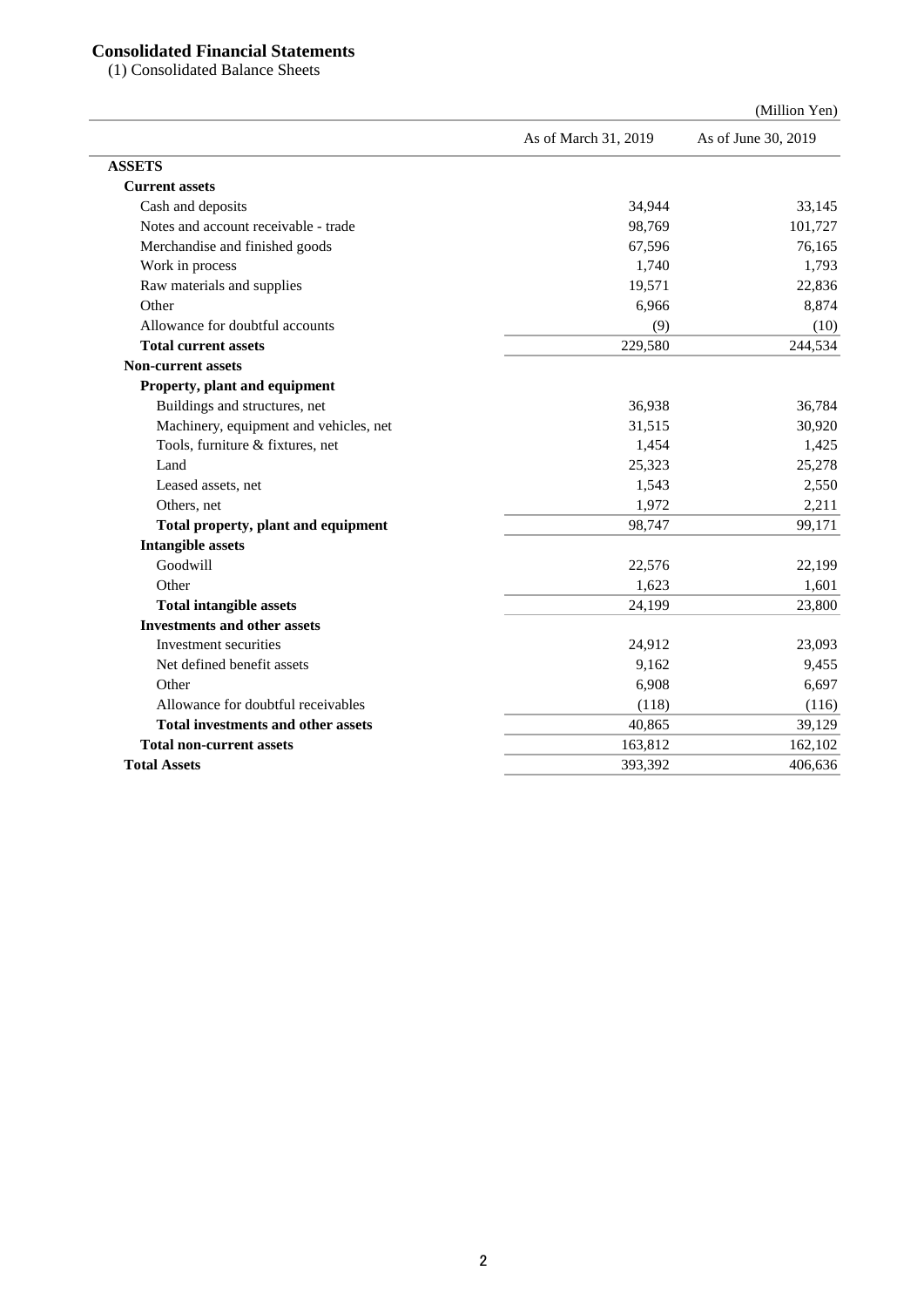|                                                       |                      | (Million Yen)       |
|-------------------------------------------------------|----------------------|---------------------|
|                                                       | As of March 31, 2019 | As of June 30, 2019 |
| <b>Liabilities</b>                                    |                      |                     |
| <b>Current liabilities</b>                            |                      |                     |
| Notes and accounts payable - trade                    | 63,161               | 71,169              |
| Electronically recorded obligations                   | 1,671                | 1,582               |
| Short-term loans payable                              | 34,164               | 35,592              |
| Current portion of Long-term loans                    | 5,209                | 5,199               |
| Income taxes payable                                  | 2,131                | 604                 |
| Provision for bonuses                                 | 4,724                | 1,517               |
| Provision for directors' bonuses                      | 96                   | 34                  |
| Other                                                 | 28,297               | 38,014              |
| <b>Total current liabilities</b>                      | 139,456              | 153,715             |
| <b>Non-current liabilities</b>                        |                      |                     |
| Long-term loans payable                               | 21,052               | 21,004              |
| Net defined benefit liability                         | 1,668                | 1,665               |
| Asset retirement obligation                           | 1,206                | 1,208               |
| Other                                                 | 5,933                | 7,490               |
| <b>Total non-current liabilities</b>                  | 29,861               | 31,368              |
| <b>Total liabilities</b>                              | 169,317              | 185,084             |
| <b>Net assets</b>                                     |                      |                     |
| <b>Shareholder's equity</b>                           |                      |                     |
| Capital stock                                         | 30,003               | 30,003              |
| Capital surplus                                       | 96,301               | 96,301              |
| Retained earnings                                     | 95,374               | 93,824              |
| Treasury stock                                        | (1, 849)             | (1,849)             |
| <b>Total shareholder's equity</b>                     | 219,829              | 218,279             |
| Other accumulated comprehensive income                |                      |                     |
| Valuation difference on available-for-sale securities | 5,263                | 4,099               |
| Deferred gains or losses on hedges                    | (928)                | (917)               |
| Foreign currency translation adjustment               | (2,876)              | (2,817)             |
| Remeasurements of defined benefit plan                | 1,475                | 1,602               |
| Total accumulated other comprehensive income          | 2,935                | 1,967               |
| Subscription rights to shares                         | 139                  | 139                 |
| <b>Non-controlling interests</b>                      | 1,169                | 1,164               |
| <b>Total net assets</b>                               | 224,074              | 221,552             |
| <b>Total liabilities and net assets</b>               | 393,392              | 406,636             |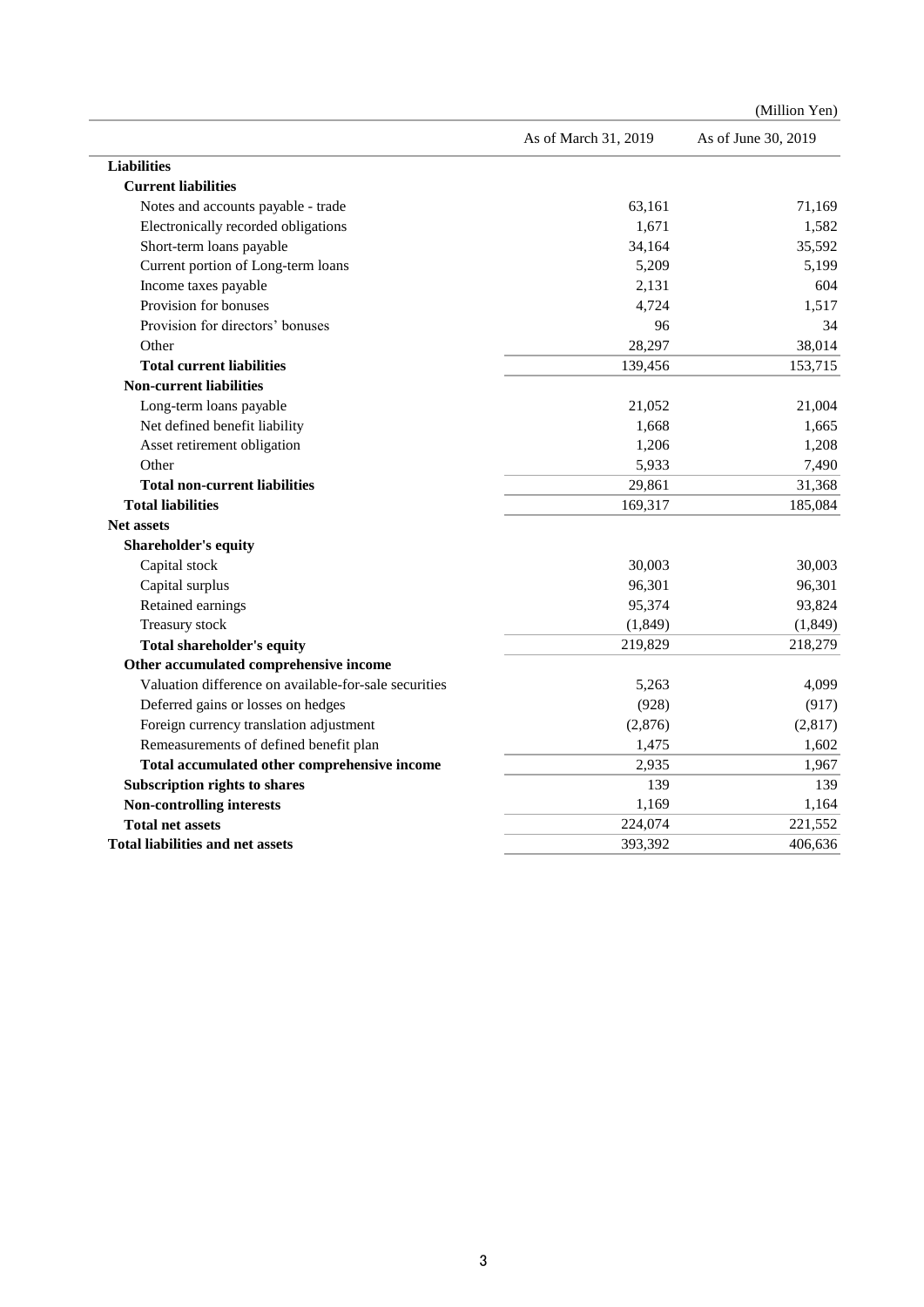## (2) Consolidated statements of income and comprehensive income (Consolidated statements of income)

(April 1,2019 – June 30, 2019)

|                                                         |                    | (Million Yen)      |
|---------------------------------------------------------|--------------------|--------------------|
|                                                         | Three months ended | Three months ended |
|                                                         | June 30, 2018      | June 30, 2019      |
| <b>Net sales</b>                                        | 208,615            | 210,964            |
| Cost of goods sold                                      | 178,144            | 178,826            |
| Gross profit                                            | 30,471             | 32,138             |
| Selling, general and administrative expenses            | 26,816             | 27,366             |
| <b>Operating income</b>                                 | 3.654              | 4,772              |
| Non-operating income                                    |                    |                    |
| Interest income                                         | 23                 | 30                 |
| Dividend income                                         | 123                | 127                |
| Rent income                                             | 102                | 108                |
| Equity in income of affiliates                          | 170                | 142                |
| Other                                                   | 322                | 323                |
| <b>Total non-operating income</b>                       | 742                | 732                |
| <b>Non-operating expenses</b>                           |                    |                    |
| Interest expenses                                       | 231                | 219                |
| Rent on real estate                                     | 28                 | 32                 |
| Other                                                   | 13                 | 27                 |
| <b>Total non-operating expenses</b>                     | 272                | 279                |
| <b>Ordinary income</b>                                  | 4,124              | 5,225              |
| <b>Extraordinary income</b>                             |                    |                    |
| Gain on sales of non-current assets                     | $\boldsymbol{0}$   | 38                 |
| Gain on sales of investment securities                  | 513                | $\overline{4}$     |
| Insurance income                                        | 210                | 84                 |
| Other                                                   |                    | 13                 |
| <b>Total extra-ordinary income</b>                      | 724                | 140                |
| <b>Extraordinary loss</b>                               |                    |                    |
| Loss on retirement of non-current assets                | 48                 | 65                 |
| Loss on disaster                                        | 17                 |                    |
| Others                                                  | $\mathbf{0}$       | 8                  |
| <b>Total extra-ordinary expenses</b>                    | 66                 | 74                 |
| Net income before taxes                                 | 4,782              | 5,291              |
| Income taxes-current                                    | 283                | 464                |
| Income taxes-deferred                                   | 1,311              | 1,318              |
| <b>Total income taxes</b>                               | 1,595              | 1,783              |
| <b>Net income</b>                                       | 3,187              | 3,508              |
| Income (loss) attributable to non-controlling interests | 25                 | 36                 |
| Income attributable to owners of parent                 | 3.162              | 3,471              |